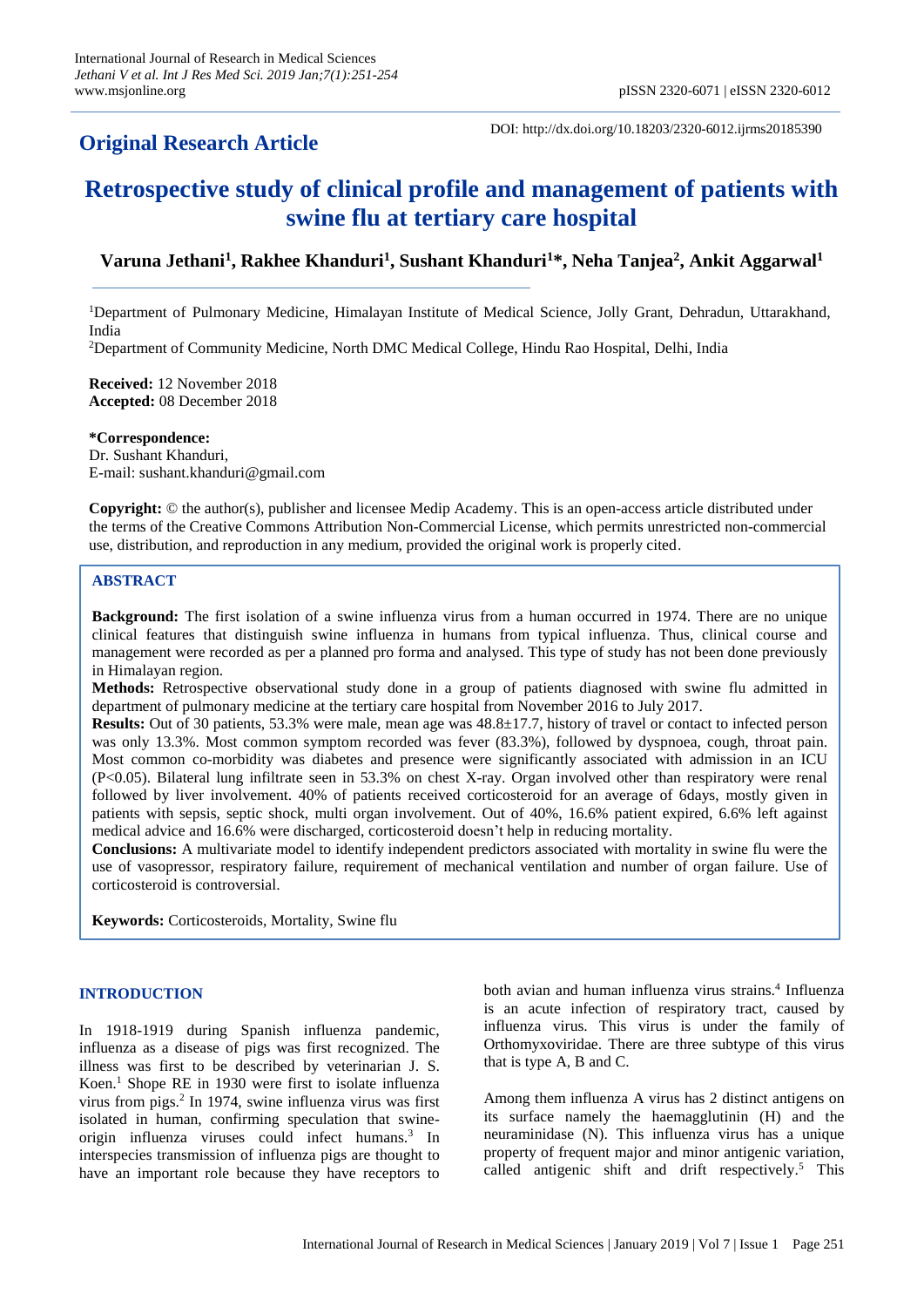antigenic variation is responsible for major epidemic or pandemic affecting most or all age group. Clinicoepidemiological profile of the H1N1 infected patients varies from place to place and from time to time. <sup>6</sup> Hence author recorded, analyzed clinical presentation, the clinical course and management (corticosteroids) in the institute as such study has not been done previously in Himalayan region.

#### **METHODS**

This was a retrospective observational study done in a group of patients diagnosed with H1N1 influenza admitted in department of pulmonary medicine at tertiary care hospital over a period of 9months (November 2016 to July 2017). Male and female patients aged over 18years that were determined to have H1N1 were incorporated in the study. H1N1 flu was suspected in patients with individual with intense febrile respiratory disease (fever  $\geq 38^{\circ}$ C) with beginning within 7 long periods of close contact with a person who is an affirmed instance of swine flu.

A (H1N1) infection contamination, or within 7 long periods of travel to zones where there are at least one affirmed swine flu (H1N1) cases, or lives in a network where there are at least one affirmed swine flu cases, with or without short history of dyspnea, throat pain, cough. Cases were confirmed by throat swab positive for rapid influenza test or Enzyme linked immune sorbent assay (ELISA). All patients above 18years of age diagnosed with swine flu from November 2016 to July 2017 admitted at our center were enrolled in the study. All the lab examinations, complete hemogram, arterial blood gas (ABG) analysis, blood sugar, liver and renal function tests, chest X-ray, blood and endotracheal secretion culture results, which were done at the admission or time of affirmation or accordingly, were noted. The method of ventilation that is noninvasive or invasive mechanical ventilation parameters were recorded from the medical record sheets. Note was also made of organ dysfunctions, other than respiratory which resulted over the course of disease. The data was analyzed using appropriate statistical tools. The details of patients who were found to be positive for H1N1 influenza infection during the stipulated period of study were collected from the hospital records. Statistical analysis was done using SPSS version 22 software. Continuous variables were expressed as mean and categorical variables as counts and percentage Fischer's exact test was done to find out the correlation. P value less than 0.05 was statistically significant.

#### **RESULTS**

Total 30 confirmed swine flu (H1N1) cases were admitted at the hospital during that resurgence period. Out of 30 patients, predominantly were male patients that is 53.3%. The mean age of study participants was 48.8±17.7. The history of travel outside the local region or contact with infective patient was only 13.3%. 50 % of patients were smoker and 13.3% were alcoholic. Among the admitted patients 23 (76.6%) were discharged, 4 (13.3) patients expired and 3 left against medical advice. The main presenting symptom was fever that is 83.3%, followed by dyspnea (76.7%), cough (70%), throat pain and least common was chest pain (Table 1).

#### **Table 1: Presenting symptoms of admitted swine flu patients.**

| <b>Symptoms</b> | $N(\%)$  |
|-----------------|----------|
| Fever           | 25(83.3) |
| Throat pain     | 15(50.0) |
| Cough           | 21(70.0) |
| Dyspnea         | 23(76.7) |
| Chest pain      | 4(13.3)  |

The main co morbidity which was observed was diabetes followed by hypertension. 30% of patients were diabetic and 23.3% were hypertensive, 2 patients developed infection during pregnancy, one being with 25weeks and other being 36weeks of pregnancy.<sup>1</sup> Patient had an history of coronary artery disease, 2 were on treatment for hypothyroidism, 10 patients out of 30 during hospital stay underwent 2-D echocardiography (2-D Echo) on basis of chest X-ray finding (cardiomegaly, bilateral pleural effusion, pulmonary edema) and electrocardiography (ECG) abnormality.

Out of them, 5 patients had global hypokinesia of left ventricle with low ejection fraction. The co-morbidity was correlated with intensive care unit (ICU) admission and on applying Fischer's exact test presence of diabetes was significantly associated with admission in an ICU (P<0.05). There was a significant relationship of mortality with the presence of bilateral infiltrates on chest radiography (P<0.04).

The derangement of other lab parameters was also studied. 33.3% had derangement in renal function test followed by liver function test. Only one patient underwent hemodialysis rest all were managed conservatively. On comparing complete hemogram, hemoglobin of <9mg/dl were seen in 13.3% of patients, 60% of patients had normal total leukocyte count. On ABG analysis 23.3% had type 2 respiratory failure and 76.7% had type 1 respiratory failure (Table 2). The most common chest x ray finding was bilateral lung opacity seen in 53.3% (Table 3).

Rapid influenza test was positive in 33.3% of patients and all patients had ELISA positive test. Author further analyzed the treatment. The main stay of treatment initiated was oseltamivir administered in a dose range of 75mg twice daily for an average duration of 8.49days and 63.3% of patients received oseltamivir for more than 5days, vasopressor support was required in 23.3% cases, diuretics were given in 26.7% of patients.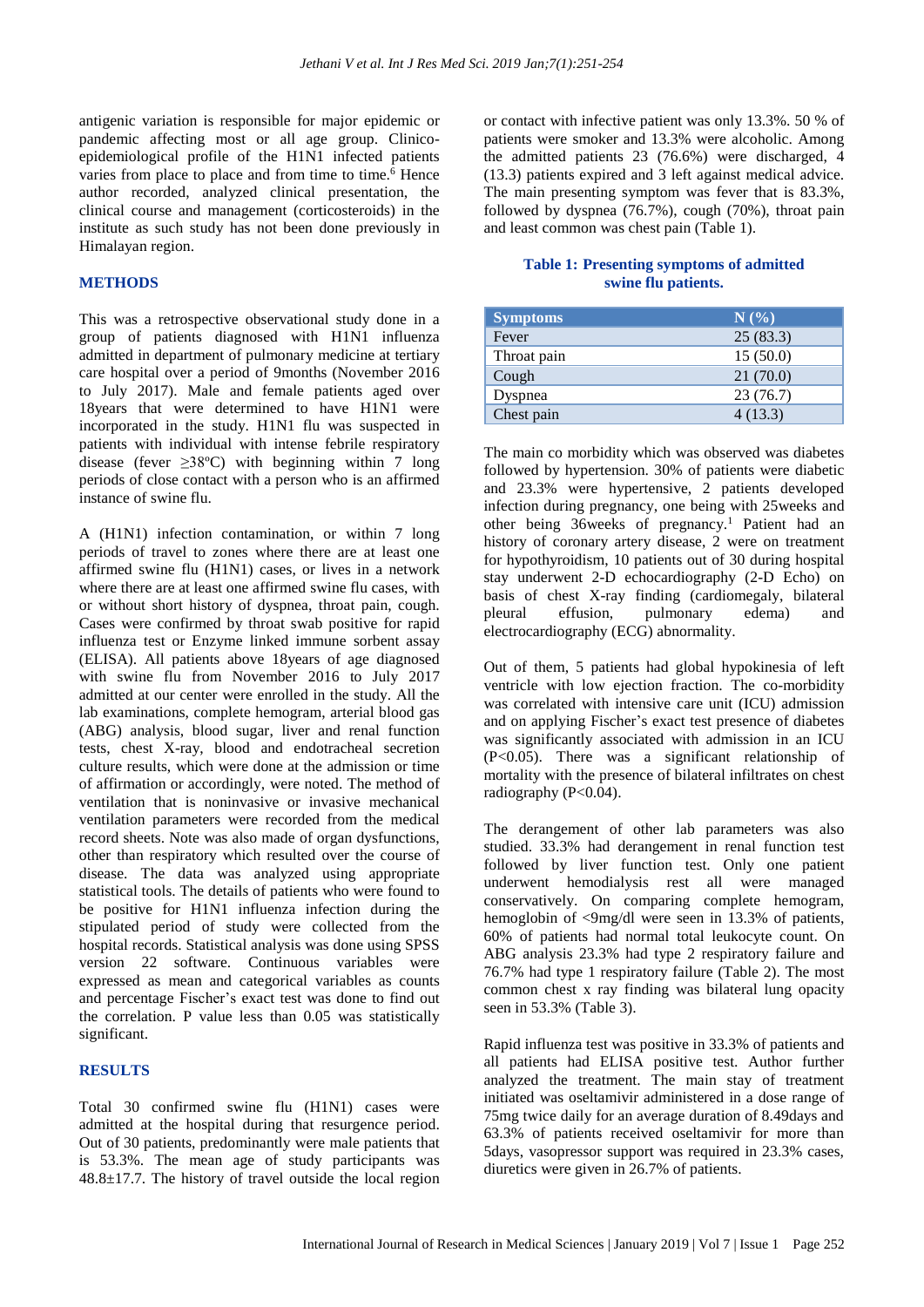#### **Table 2: Laboratory parameters of patients diagnosed with swine flu.**

| <b>Variable</b>              | N(%)      |
|------------------------------|-----------|
| <b>ABG</b> Analysis          |           |
| Type 1 respiratory failure   | 23 (76.7) |
| Type 2 respiratory failure   | 7(23.3)   |
| <b>Renal function test</b>   |           |
| Deranged                     | 10(33.3)  |
| <b>Normal</b>                | 20(66.7)  |
| <b>Liver function test</b>   |           |
| Deranged                     | 3(10.0)   |
| Normal                       | 27(90.0)  |
| <b>Hemoglobin level</b>      |           |
| $\leq$ 9                     | 4(13.3)   |
| $9 - 11$                     | 6(20.0)   |
| $11 - 13$                    | 10(33.3)  |
| >13                          | 10(33.3)  |
| <b>Total leukocyte count</b> |           |
| Normal (4000-11000)          | 18 (60.0) |
| >11000                       | 12 (40.0) |
| <b>Platelets</b>             |           |
| $<$ 150000                   | 14 (46.6) |
| Normal (1.5-4.5)             | 16(53.3)  |
| Rapid influenza test         |           |
| Positive                     | 10(33.3)  |
| Negative                     | 20(66.7)  |

#### **Table 3: Radiological feature of patient diagnosed with swine flu.**

| <b>Chest X-ray</b>       | $\mathbf{N}(\mathscr{Y}_0)$ |
|--------------------------|-----------------------------|
| Normal                   | 4(13.3)                     |
| B/L lung consolidation   | 6(20.0)                     |
| Left lung consolidation  | 1(3.3)                      |
| Right lung consolidation | 3(10.7)                     |
| B/L lung opacity         | 16(53.3)                    |

Around 86.7% were initiated on antibiotics primarily amoxicillin+clavulanic acid and azithromycin later revised as per culture report. 40% of patients received corticosteroid for an average of 6days, mostly given in patients with sepsis, septic shock, multi organ involvement. Corticosteroid doesn't help in reducing mortality. 60% patients required non-invasive ventilator support. 43.3% of patients required mechanical ventilation. Patients on invasive mechanical ventilation had received volume assist control mode of mechanical ventilation with low tidal volume (6ml/kg predicted body weight), 60% of patients were admitted in ICU and 40% were managed in ward from the day of admission. More the abnormality in ABG, more the admission in ICU

(p<0.05) and 76.6% of patients were discharged, 3 patients left against medical advice and 4 (13.3%) of patients expired.

A multivariate model to identify independent predictors associated with mortality and ICU care in H1N1 influenza was done and it was found to be use of vasopressor, ABG at the time of admission, requirement of mechanical ventilation, number of organ failures. Use of corticosteroid is controversial.

### **DISCUSSION**

This was a study of 30 patients confirmed cases of swine flu with age above 18years of age. Most of the studies done till present includes pediatric age group. The study comprised of male predominant patients that is 53.3%. Study conducted by Amaravathi KS et al, Mehta AA et al, Chudasama RK et al, Sardar JC et al, also found almost equal distribution of male and female among their confirmed cases.7-10 Major presenting complaints were fever, dyspnea, cough, sore throat, which are also similar with the other studies. <sup>10</sup> Important co-morbidity was diabetes which also correlated with ICU stay as observed in study by Sardar JC et al, pregnancy has also been reported to be associated with mortality in previous epidemics (1918, 1957) though author had very few patients but patients survived and were discharged in stable condition.<sup>10-13</sup> Patients requiring noninvasive ventilator support were 60%, 43.3% of patients required mechanical ventilation as compared to study done by George HJ et al observed the same finding that patients if diagnosed early on basis of symptoms and started on treatment can be managed on noninvasive ventilator support.<sup>14</sup> On basis of radiological features bilateral lung infiltrates was observed to be most common as seen in study too done by George HJ et al. The use of steroids was not found to improve survival. However, they were used in patients who were already sick with a poor expected outcome, as has been the case in other studies. 15- <sup>17</sup> There are some, studies which have indicated a relation between steroid use and mortality, and increased duration and load of viral shedding in previous pandemics. 18,19 Thus, it may be prudent to use steroids for conventional indications as recommended co-existent with H1N1 influenza, until we have further studies supporting its role in H1N1.14,20

## **CONCLUSION**

To conclude, one might say that this study will encourage clinicians and general wellbeing authority to comprehend the clinico-epidemiological profile of swine influenza (H1N1) cases to analyze, treat and to create preventive techniques in future. The study of clinical profile and management of patients with swine flu at tertiary care hospital in Himalayan belt has not been done previously. This study had several limitations. Being a retrospective study, there was a selection bias and all the parameters and tests were assessed on clinical need and were not